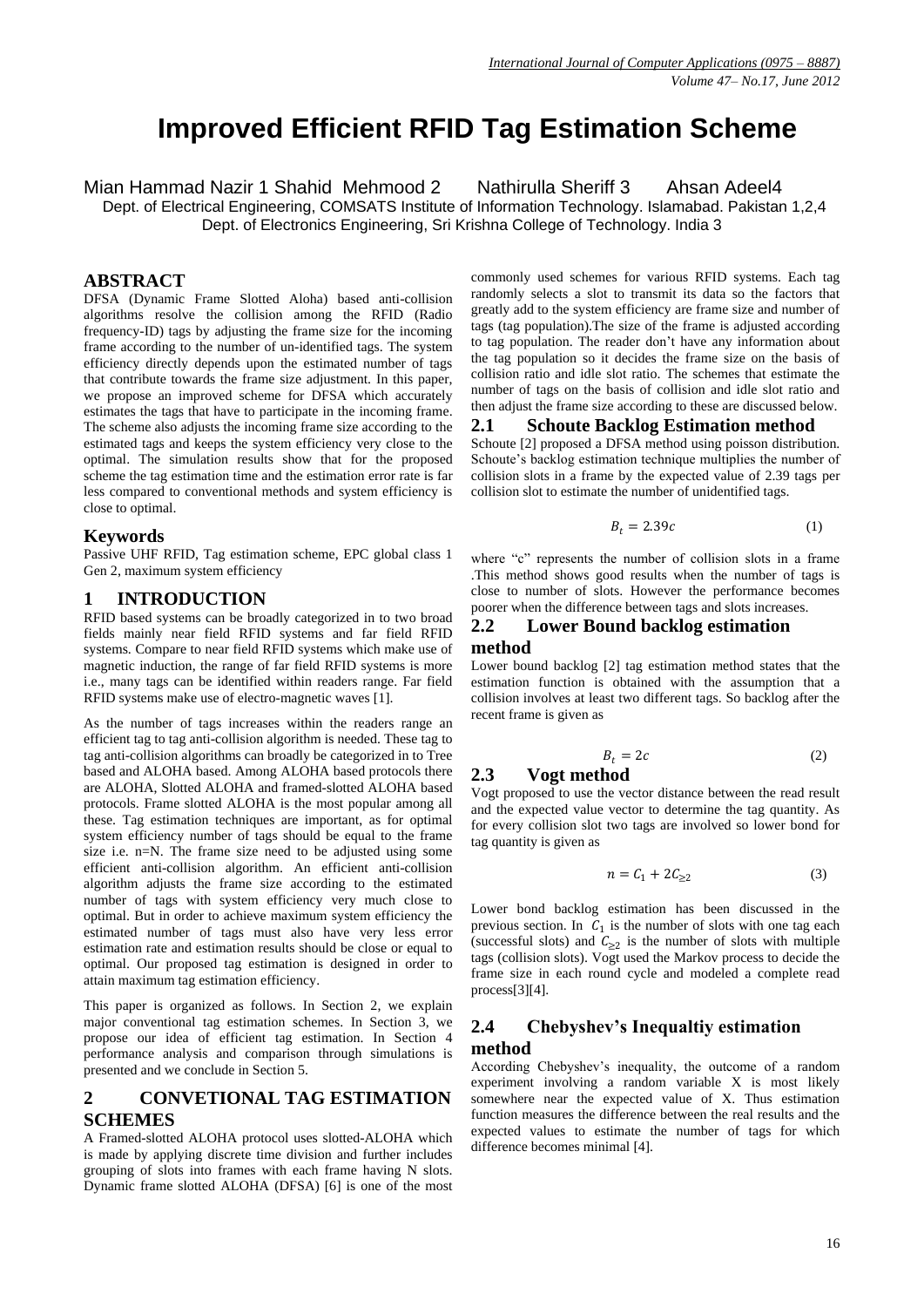$$
\mathcal{E}_{\text{vd}(\mathbf{N},\mathbf{c}_0,\mathbf{c}_1,\mathbf{c}_k)} = \min \left| \begin{pmatrix} a_0^{N,n} \\ a_1^{N,n} \\ a_2^{N,n} \\ a_2^{N,n} \end{pmatrix} - \begin{pmatrix} c_0 \\ c_1 \\ c_k \end{pmatrix} \right| \tag{4}
$$

The number of tags is estimated using both the number of slots N used in the read cycle and the results of the previous read cycle as a triple of numbers  $(c_0, c_1, c_k)$  that quantify respectively the empty slots, slots filled with one tag, and slots with collision as Equation(1). In Eq.(4).  $(a_0^{N,n}, a_1^{N,n}, a_{\geq 2}^{N,n})$  respectively denote the empty slots, slots filled with one tag, and slots with collision where the number of slots is N and the number of tags is n. Given N slots and n tags, the number 0, 1, r of tags in one slot is binomially distributed, and the expectation value for them is given by the follow Eq.(5)[5].

$$
a_r^{n,N} = (X = r) = N \cdot {n \choose r} \left(\frac{1}{N}\right)^r \left(1 - \frac{1}{N}\right)^{n-r}
$$
 (5)

## **2.5 Zhen estimation method**

This method [9] estimates the tags as follows. The probability distribution function for n tags as they choose a slot is given as,

$$
p_n^0(i) = \begin{cases} 0 & \text{if } n = 0,1 \\ \frac{p_n(i)}{1 - p_0(i) - p_1(i)} & \text{if } n \ge 2 \end{cases}
$$

From Eq (6), number of tags that collided inside a single slot is,

$$
\lim_{N \to \alpha} \sum_{k=2}^{N} \left( \mathbf{k}_{k}^{p^{0}} \right) (\mathbf{i}) = 2.39 = \mathbf{k}
$$
 (7)

This relationship specifies that for a collided slot 2.39 tags respond. So this method states that the total number of tags that are estimated are

$$
c1+2.39c n. \tag{8}
$$

#### **2.6 Chen and Lin methods**

Chen and Lin method [5] basically comprises of two main parts . First one is to calculate estimate the number of tags according to the Triple parameter (E,S,C). After the first read cycle is completed the reader now can estimate the number of collision, idle and successful slots as,

$$
Frame\ size\ (N) = C + S + E \tag{9}
$$

The other part is to estimate the optimal frame size in order to attain maximum system efficiency. A well know Feller equation from which we can get the probabilty of finding exactly N slots against n tags. This is same as situation of m boxes that need to fit k balls in them.This equation is given as.

$$
P(k,m) = \frac{(-1)^m N! n!}{m! N^n} \cdot \sum_{j=m}^{\min\left(N, \left[\frac{n}{k}\right]\right)} (-1)^j \cdot \frac{(N-j)^{n-jk}}{(j-m)!(N-j)!(n-jk)!(k!)^j}
$$
\n(10)

Chen and Lin used two methods to estimate the number of tags. First one was to estimate tags on the basis of empty slots after one read cycle.From Eq.(10) we can derive the probabilty of finding empty slots as,

$$
P(e) = \frac{(-1)^{e} N! n!}{e! N^{n}} \cdot \sum_{j=e}^{N} (-1)^{j} \cdot \frac{(N-j)^{n}}{(j-e)!(N-j)!(n)!}
$$
(11)

Chen and Lin calculated number of tags "n" under a condition for the maximum probailty for the given value of N and empty slots e.

The second method was based on the average value of empty slots e and succesfull slots s. Using binomial distribution function which gives number of tags for a given slot with the probability of 1/N. So probabilty of finding r tags in a slot is given as.

$$
P_{r_{n,N}}(X=r) = {n \choose r} \left(\frac{1}{N}\right)^r \cdot \left(1 - \frac{1}{N}\right)^{n-r}
$$
 (12)

The expected number of empty slots  $a_0$  is calculated from Eq. (12)

$$
a_0 = N.P_{r_{n,N}}(X=0) = N.\left(1 - \frac{1}{N}\right)^n\tag{13}
$$

And the expected number of succesful slots  $a_1$  is given as,

$$
a_1 = N.P_{r_{n,N}}(X=1) = n.\left(1 - \frac{1}{N}\right)^{n-1} \tag{14}
$$

Solving Eq.(13) and Eq.(14) they obtained the follwoing equation

$$
n = (N-1) \cdot \left(\frac{a_1}{a_0}\right) \tag{15}
$$

There fore the number of unread tags were obtained by subtracting the succesful slots from the number of tags found above in Eq (16)

$$
Total unread Tags = (N - a_0 - 1) \cdot \left(\frac{a_1}{a_0}\right) \tag{16}
$$

Chen Lin method 1 shows better performance compared to Vogt even with higher number of tags while Chen Lin method 2 performance is considerable poor compared with Vogt and method 1 at higher number of tags.

## **3 THE PROPOSED TAG ESTIMATION SCHEME**

Our proposed Tag estimation scheme estimates the total number of tags that will participate in the next coming frame and then depending upon this estimation the next frame size is adjusted. The more the accurately the tags are estimated the more the efficiently the frame size will be adjusted for upcoming frame. Thus our scheme shows optimal results compared with conventional methods [2]-[9] by efficiently estimating the tags and adjusting the frame size keeping system efficiency close to optimal.

Let's assume that system efficiency is given as,

$$
\beta = \frac{number \space of \space successful \space slots}{frame \space size} = \frac{n_s}{N} \tag{17}
$$

Eq.(18) shows that the frame size N is equal to the product of factor  $\alpha$  and the number of tags n.So for this we have condition for Number of tags and frame size as,

$$
N = \alpha n \tag{18}
$$

Where  $\alpha$  denotes the ratio of frame size "N" to the number of tags "n". As it is clear that,

$$
n = n_e + n_s + n_c \tag{19}
$$

$$
\alpha = \frac{N}{n_e + n_s + n_c} \tag{20}
$$

From Eq.(17) and (18)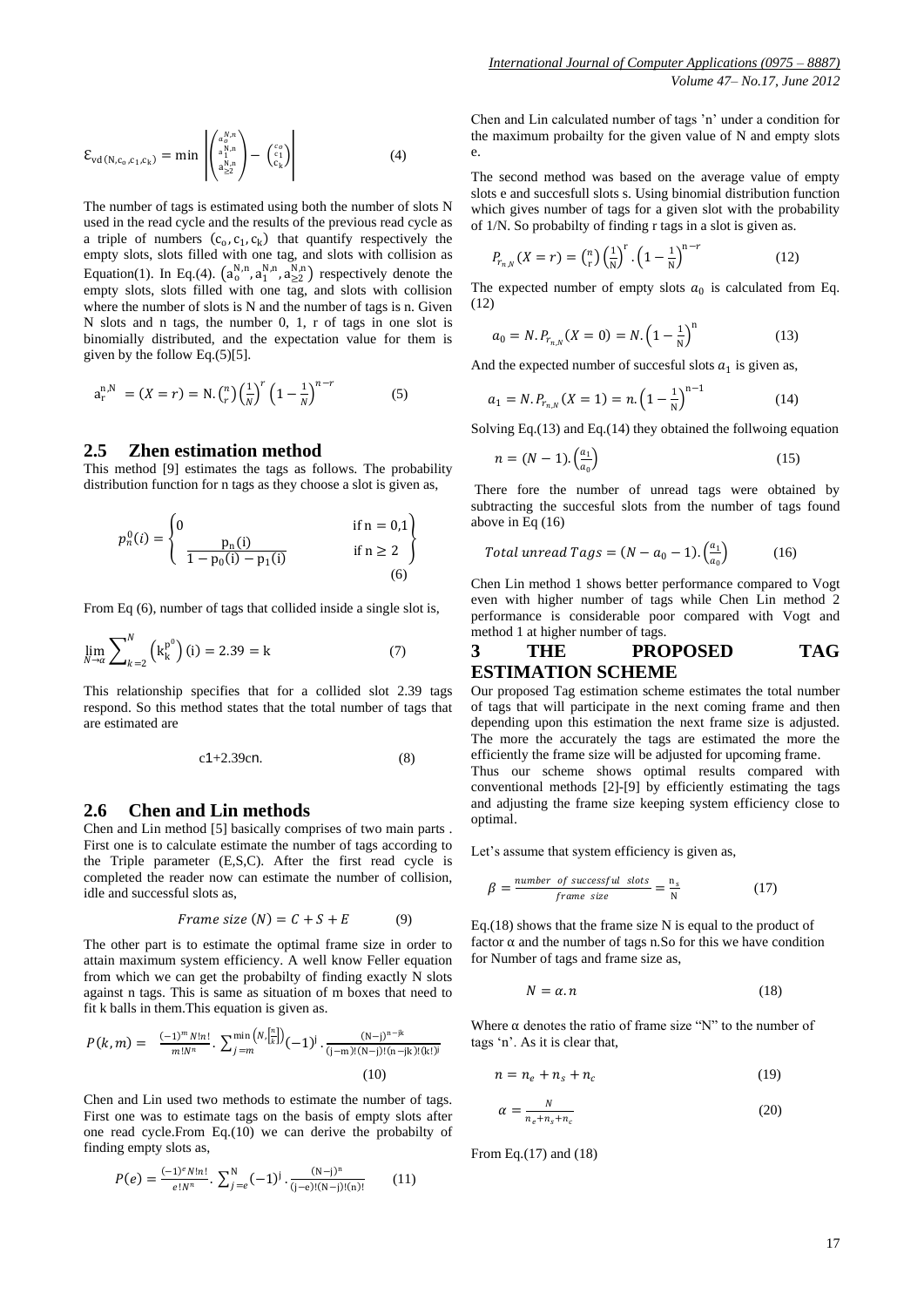$$
\beta = \frac{n_s}{\alpha n} \tag{21}
$$

Putting Eq. $(19)$  in Eq. $(21)$ 

$$
\beta = \frac{n_s}{\alpha (n_e + n_s + n_c)}\tag{22}
$$

Solving Eq.(22)

$$
\frac{n_s}{\alpha \beta} - n_s = n_e + n_c \tag{23}
$$

$$
n_s - \alpha \beta. n_s = \alpha \beta (n_e + n_c) \tag{24}
$$

$$
\frac{n_s(1-a\beta)}{a\beta} = n_e + n_c \tag{25}
$$

The relationship graph between  $\alpha$  and  $\beta$  is shown in fig.1 Adding and subtracting  $n_s$  on L.H.S of Eq.(25),



$$
n - n_s = n \cdot \left(1 - \frac{n_s}{n}\right) \tag{27}
$$



 **Fig.1 Relationship between α and β**

The number of tags that remain behind (for determination of next frame size) will be equal to the total number of tags minus the tags that are successfully identified so  $n - n_s =$  unidentified tags.

In the previous section 3 from Eq. (11) the expected number of successful slots due to successfully identified tags is given as,

$$
n - n_s = n. \left(1 - \left(\frac{n \left(1 - \frac{1}{N}\right)^{n-1}}{n}\right)\right) \tag{28}
$$

$$
n - n_s = n \left( 1 - \left( 1 - \frac{1}{N} \right)^{n-1} \right) \tag{29}
$$

$$
n - n_s = n. \left(1 - \left(\frac{1}{e}\right)^{\frac{n-1}{N}}\right) \tag{30}
$$

Eq.(31) shows the estimated number of tags that need to be identified in the coming frame . Next frame size is decided on the basis of these unidentified tags (i.e. Back log)

$$
n - n_s = n. \left( 1 - e^{-\frac{N}{n-1}} \right) \tag{31}
$$

Thus if,

$$
\left(1 - e^{-\frac{N}{n-1}}\right) = \gamma \tag{32}
$$

Eq.(32) can be written in terms of  $\alpha$  as shown in Eq.(33).

$$
\left(1 - e^{-\left(\frac{1}{\alpha} - N\right)}\right) = \gamma \tag{33}
$$

$$
n - n_s = n.\gamma \tag{34}
$$

So the accuracy of the estimated tags will depend upon the exponential function  $\gamma$ .

Fig 2. Shows the relationship between  $\alpha$  and  $\gamma$ , from the graph it can be clearly seen that  $\alpha$  and  $\gamma$  are inversely related to each other. As  $\alpha$  (ratio of N to n) increases which means that as n approaches close to N , γ decreases and vice versa.



**Fig.2.Relationship between** α **and** γ

The frame size can be adjusted according to the estimated number of tags by using the pseudo-code in fig 3. This pseudo-code uses dynamic grouping approach and adjusts the frame size "N" depending upon two conditions i.e. if estimated number of tags > frame size and vice versa.



# **4 PERFORMANCE ANALYSIS OF PROPOSED SCHEME**

The graph in fig.4 shows the estimation error rate (ERR).ERR is calculated by taking the mean difference of estimated number of tags and the real number of tags.